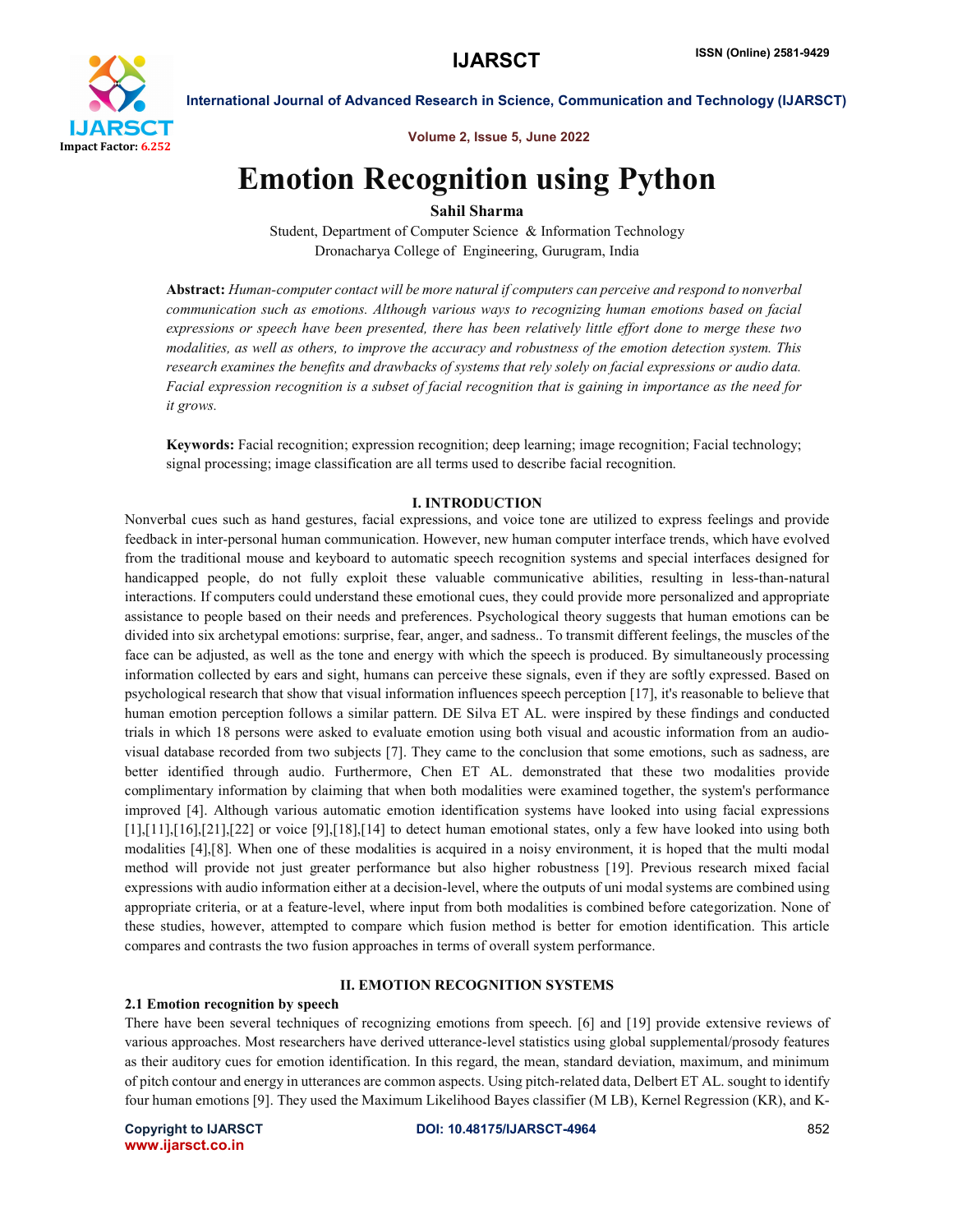

#### Volume 2, Issue 5, June 2022

nearest Neighbors classifiers (KNN). Roy and Pent land used a Fisher linear classifier to classify emotions [20]. They identified two types of emotions using short spoken sentences: approval and disapproval. They performed multiple trials using characteristics extracted from pitch and energy measurements, with accuracy ranging from 65 to 88 percent. The fundamental drawback of these global-level acoustic properties is that they can't account for dynamic fluctuation within a single phrase. To overcome this, short-term spectral features can be used to trace dynamic fluctuation in emotion in speech in spectral changes at a local sentimental level. A Hidden Markov Model (HMM) was trained to distinguish four emotions using 13 Mel-frequency cepstral coefficients (MFCC) in [14]. To characterize the six archetypal emotions, N we ET AL. used 12 Mel-based speech signal power coefficients to train a Discrete Hidden Markov Model [18]. In both systems, the average accuracy was between 70 and 75 percent. Finally, there have been alternative techniques. Prosody information, as well as the duration of voiced and unvoiced parts, are used as acoustic features in this investigation.

#### 2.2 Emotion Recognition by Facial Expressions

Emotions can be deduced from facial expressions. As a result, numerous ways of classifying human affective states have been developed. Unlike audio-based techniques, which use global statistics of auditory aspects, the features used are often based on local spatial location or displacement of specific points and regions of the face. [19] provides a comprehensive overview of modern emotion identification algorithms based on facial expression. Mase presented an emotion identification system based on the major facial muscle directions [16]. Optical flow was used to extract muscle movements from 11 windows physically placed in the face. The K-nearest neighbour rule was employed for categorization, with an accuracy of 80% for four emotions: happy, rage, disgust, and disgust. They categorised the six main emotions with 88 percent accuracy using a rule-based method. To extract the shape and movements of the mouse, eye, and brows, Black et al. employed parametric models [1]. They also used a similar method to [22] to build a mid- and high-level representation of facial motions that was 89 percent accurate. Tian et al. used permanent and transient facial features such as the lip, nasolabial furrow, and wrinkles to try to recognise Action Units (AU), which were discovered by Ekman and Friesen in 1978 [10]. The shapes and appearances of these features were located using geometrical models. They had a 96 percent accuracy rate. Based on parametric models of separate facial movements, Essa et al. created a system that quantified facial movements. They used an optical flow approach in conjunction with geometric, physical, and motion-based dynamic models to represent the face. They created spatial-temporal templates that may be used to recognise emotions. A recognition accuracy rate of 98 percent was attained without taking into account melancholy that was not included in their work. The extraction of facial features is done using markers in this study. Face detection and tracking algorithms are so unnecessary.

### III. METHODOLOGY

Different systems based on facial expression and bimodal information are used to distinguish four emotions: sadness, happiness, rage, and neutral state. The major goal is to assess the performance of unimodal systems, identify their strengths and shortcomings, and compare different ways for fusing these disparate modalities to improve the system's overall recognition rate. The database for the studies was created by recording an actor reading 258 emotional lines. The expressive facial motion data was captured with a VICON motion capture system with three cameras (left of Figure 1) at a sampling frequency of 120Hz. An actress was requested to speak a custom phonemebalanced corpus four while wearing 102 markers on her face (right of Figure 1). The recording was made at a sampling rate of 48 kHz in a quiet room with a close-talking SHURE microphone. The technology caught the markers' movements and aligned audio at the same time. Due to the great precision with which the facial features are collected, this multimodal database is useful for extracting key indications regarding both facial emotions and speech.

Three alternative techniques were used to compare unimodal and multimodal systems, all of which used a support vector machine classifier (SVC) with 2nd order polynomial kernel functions [3]. In a prior work, SVC was employed to recognise emotions and outperformed other statistical classifiers [13][14]. It's worth noting that the only difference between the three algorithms is the features utilised as inputs, therefore it's feasible to draw conclusions about the strengths and limitations of acoustic and facial expression features for recognising human emotions. The database was trained and tested using the leave-one-out cross validation method in all three systems.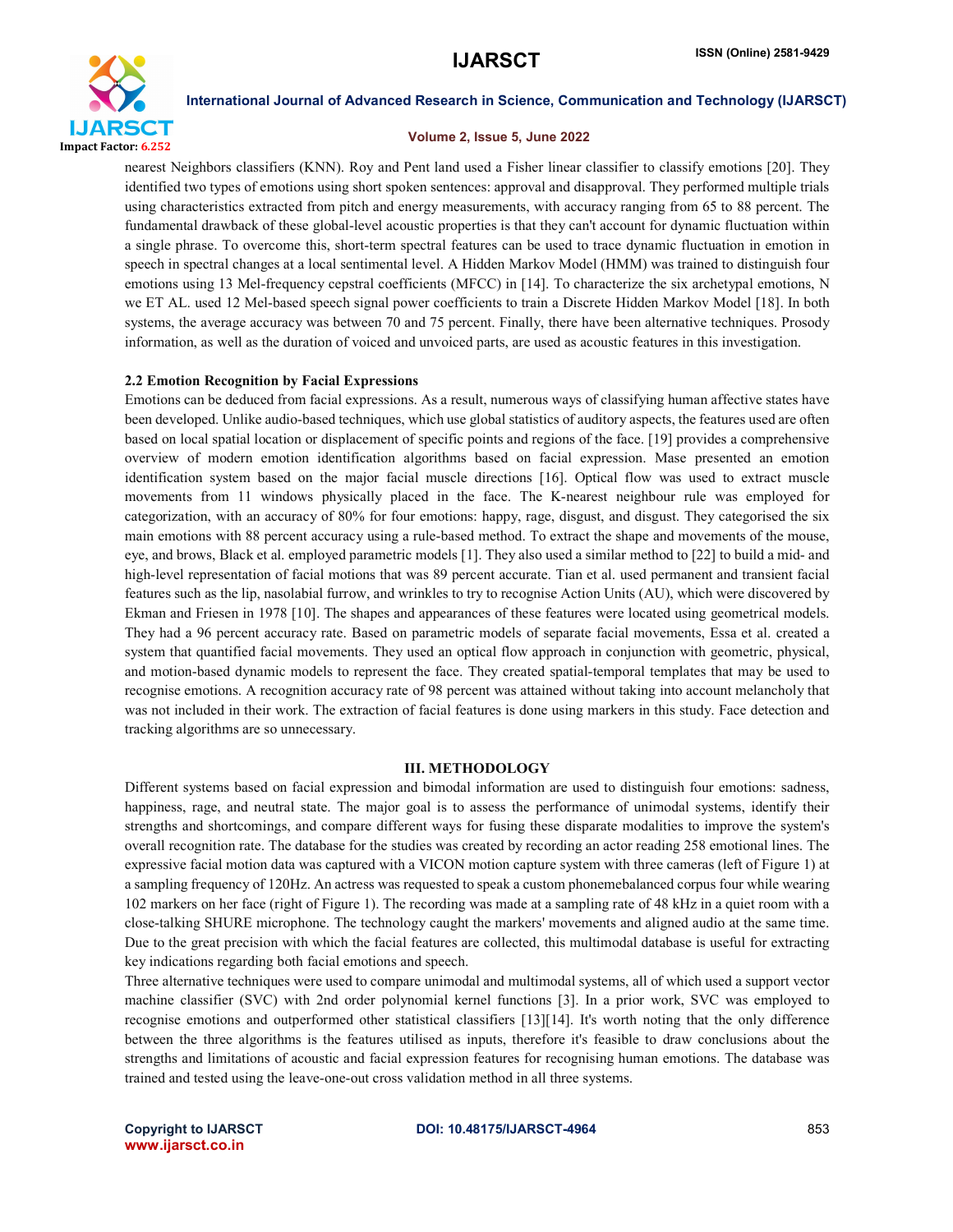## **IJARSCT** ISSN (Online) 2581-9429



#### International Journal of Advanced Research in Science, Communication and Technology (IJARSCT)



Figure 1: Data recording system

#### 3.1 System Based on Speech

Global-level prosodic variables such as pitch and intensity statistics are the most extensively employed speech signals for audio emotion identification. As a result, using Praat voice processing software [2], the means, standard deviations, ranges, maximum values, minimum values, and medians of pitch and energy were calculated. The ratios of voiced/speech and unvoiced/speech were also calculated. A 11-dimensional feature vector for each syllable was used as input in the audio emotion identification system using the sequential backward features selection technique.

#### 3.2 System Based on Facial Expressions

The spatial data acquired from markers in each frame of the movie is condensed into a 4-dimensional feature vector per sentence in the system based on visual information, as shown in figure 4, and then used as input to the classifier. The face expression system (illustrated in Figure 4) is discussed in the following paragraphs. The motion data is normalised after it has been captured: (1) all markers are translated so that a nose marker is the local coordinate centre of each frame, (2) one frame with a neutral and close-mouth head pose is chosen as the reference frame, (3) three roughly rigid markers (manually chosen and illustrated as blue points in Figure 1) define a local coordinate origin for each frame, and (4). Each data frame is broken down into five sections: the forehead, brow, low eye, right cheek, and left cheek area (see Figure 2). The 3D coordinates of markers in this block are concatenated to generate a data vector for each block. The amount of features per frame is then reduced to a 10-dimensional vector for each area using the Principal Component Analysis (PCA) approach, which covers more than 99 percent of the variation. The markers around the lips are not taken into account since the articulation of the speech could be mistaken for a smile, which would confuse the emotion identification system [19]..



www.ijarsct.co.in

Copyright to IJARSCT DOI: 10.48175/IJARSCT-4964 854 Figure 2: five areas of the face considered in this study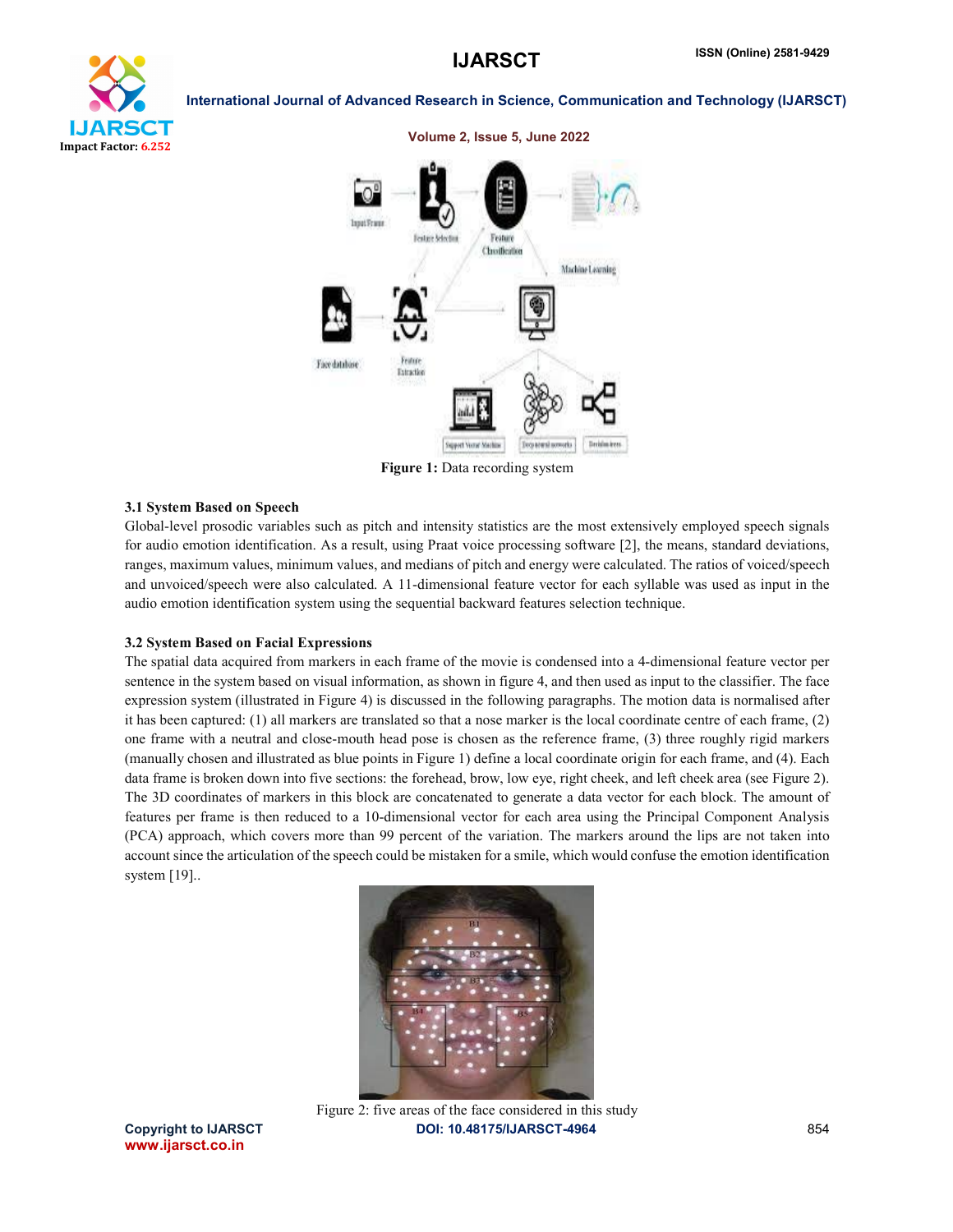

#### Volume 2, Issue 5, June 2022

The first two components of the low eye area vector were shown in figure 3 to show how effectively these feature vectors describe the emotion classes. As can be seen, different emotions emerge in separate clusters, hence the spatial position of these 10-dimensional characteristics space can provide vital hints.



Figure 3: First two components of low eye area vector

It's worth noting that each block obtains a 10-dimensional feature vector for each frame. This local data could be fed into dynamic models like HMM. However, for both unimodal systems, we decided to use global features at the utterance level in this research, therefore these feature vectors were preprocessed to create a low dimensional feature vector per utterance. The 10-dimensional characteristics at the frame level were categorised using a K-nearest neighbour classifier  $(k=3)$  in each of the 5 blocks, taking advantage of the fact that various emotions appear in different clusters (Figure 3). The number of frames classified for each emotion was then counted, yielding a four-dimensional vector for each block at the utterance level. These feature vectors at the utterance level make advantage of not only For example, they are categorised as joyful when happiness is expressed in more than 90% of the frames, whereas they are classified as sad when sadness is displayed in more than 50% of the frames. This information is used by the SVC classifiers, which improves the system's performance dramatically. Furthermore, because the face expression characteristics and global auditory information are not synced in this approach, they can be simply integrated in a feature-level fusion. As shown in Figure 4, each block has its own SVC classifier, making it feasible to determine which facial area provides better emotion discrimination. Before classification, the 4-dimensional characteristics vectors of the 5 blocks were also added, as seen in figure 4. The integrated facial expressions classifier is the name given to this system.



Figure 4: System based on facial expression

### 3.3 Bimodal System

Two alternative approaches were utilised to merge the facial expression and audio information: feature-level fusion (left of Figure 5), in which single classifiers with features from both modalities are employed; and decision-level fusion, in which each modality's outputs are mixed using specified criteria (right of Figure 5). A sequential backward feature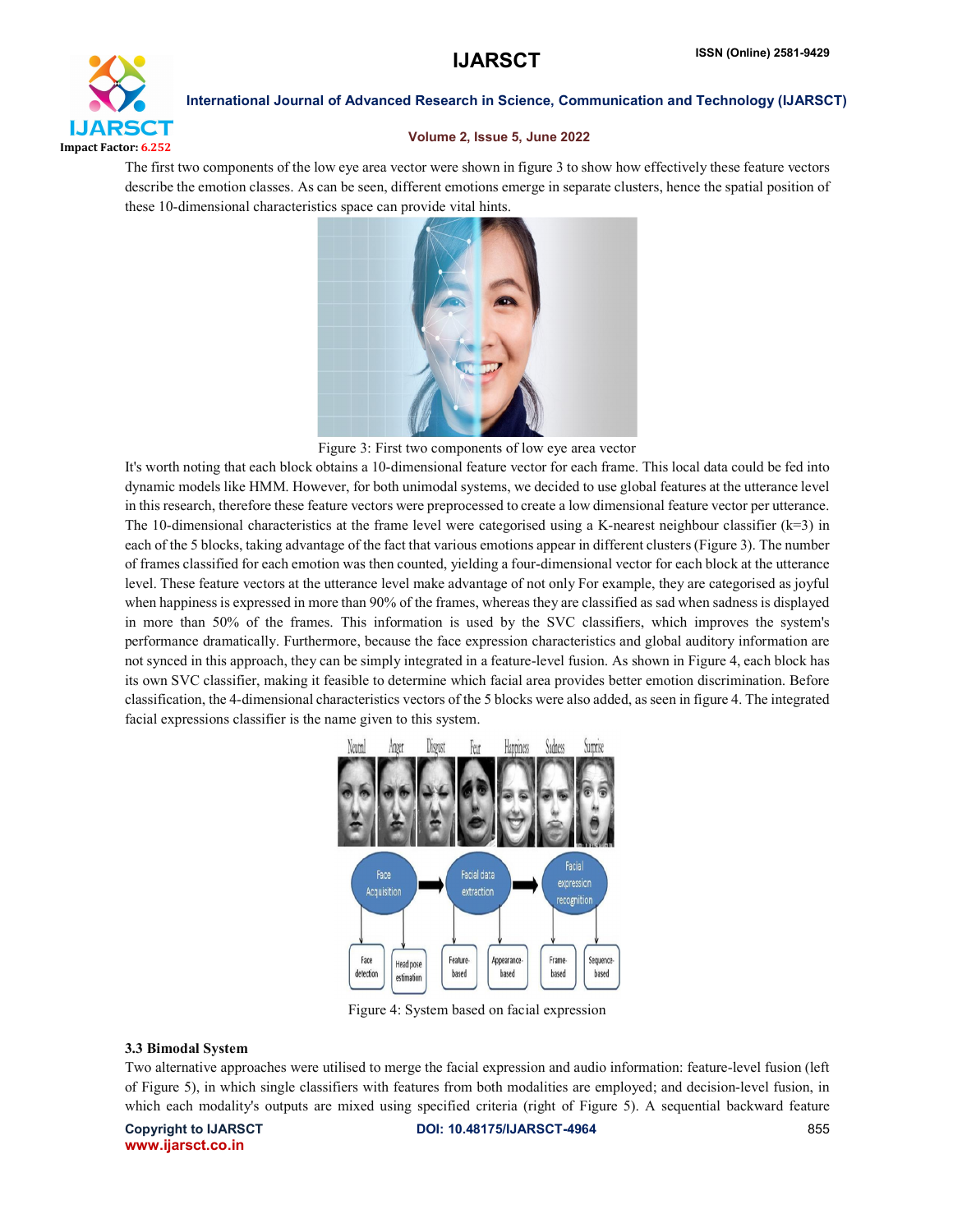

#### Volume 2, Issue 5, June 2022

selection technique was utilised in the first attempt to locate the features from both modalities that maximised the classifier's performance. A total of ten features were chosen. Several criteria were used in the second approach to combine the posterior probabilities of the mono-modal systems at the decisionlevel: maximum, in which the emotion with the greatest posterior probability in both modalities is selected; average, in which the posterior probabilities of each modalities are weighted equally and the maximum is selected; product, in which the posterior probabilities are multiplied and the maximum is selected; and weight, in which different wet weights are used to combine the posterior probabilities of the mono-modal systems at the



Figure 5: Features-level and decision-level fusion

#### IV. RESULTS

#### 4.1 Acoustic Emotion Classifier

The confusion matrix of the emotion recognition system based on acoustic input is shown in Table 1, which highlights the system's strengths and drawbacks. This classifier's overall performance was 70.9 percent. Table 1's diagonal components demonstrate that using simply the properties of speech, all emotions can be detected with greater than 64% accuracy. Table 1 demonstrates, however, that some pairs of feelings are frequently confounded. Sadness (22%) is misclassified as a neutral condition, and vice versa (14 percent). Happiness and rage, which are sometimes confused, show the same pattern (19 percent and 21 percent, respectively). These findings support De Silva et alhuman.'s evaluations [7], and can be explained by comparable patterns in auditory parameters of these emotions [23]. Speech associated with anger and happiness, for example, has a longer utterance duration, a shorter inter-word silence, a higher pitch, and a wider range of energy levels. In neutral and sad lines, on the other hand, the energy and pitch are frequently kept at the same level. As a result, categorising these feelings is difficult.

|                  | Anger | <b>Sadness</b> | <b>Happiness</b> | <b>Neutral</b> |
|------------------|-------|----------------|------------------|----------------|
| Anger            | 0.68  | 0.05           | 0.21             | 0.05           |
| <b>Sadness</b>   | 0.07  | 0.64           | 0.06             | 0.22           |
| <b>Happiness</b> | 0.19  | 0.04           | 0.70             | 0.08           |
| <b>Neutral</b>   | 0.04  | 0.14           | 0.01             | 0.81           |

|  |  |  | Table 1: Confusion matrix of the emotion recognition system based on audio |  |  |
|--|--|--|----------------------------------------------------------------------------|--|--|
|  |  |  |                                                                            |  |  |

#### 4.2 System Based on Facial Expressions

Table 3 illustrates the performance of facial expression-based emotion recognition systems for each of the five face blocks and the combined facial expression classifier. The cheek areas provide useful information for emotion classification, as seen in this table. It also reveals that the brows, which are commonly employed in facial emotion recognition, perform the worst. The fact that happiness is correctly identified can be explained by figure 3, which demonstrates that happiness is grouped individually in the 10-dimensional PCA spaces, making it easy to identify. Table 2 also shows that the combined facial expression classifier has an accuracy of 85%, which is greater than the majority of the five facial blocks classifiers. Take note that this database was saved.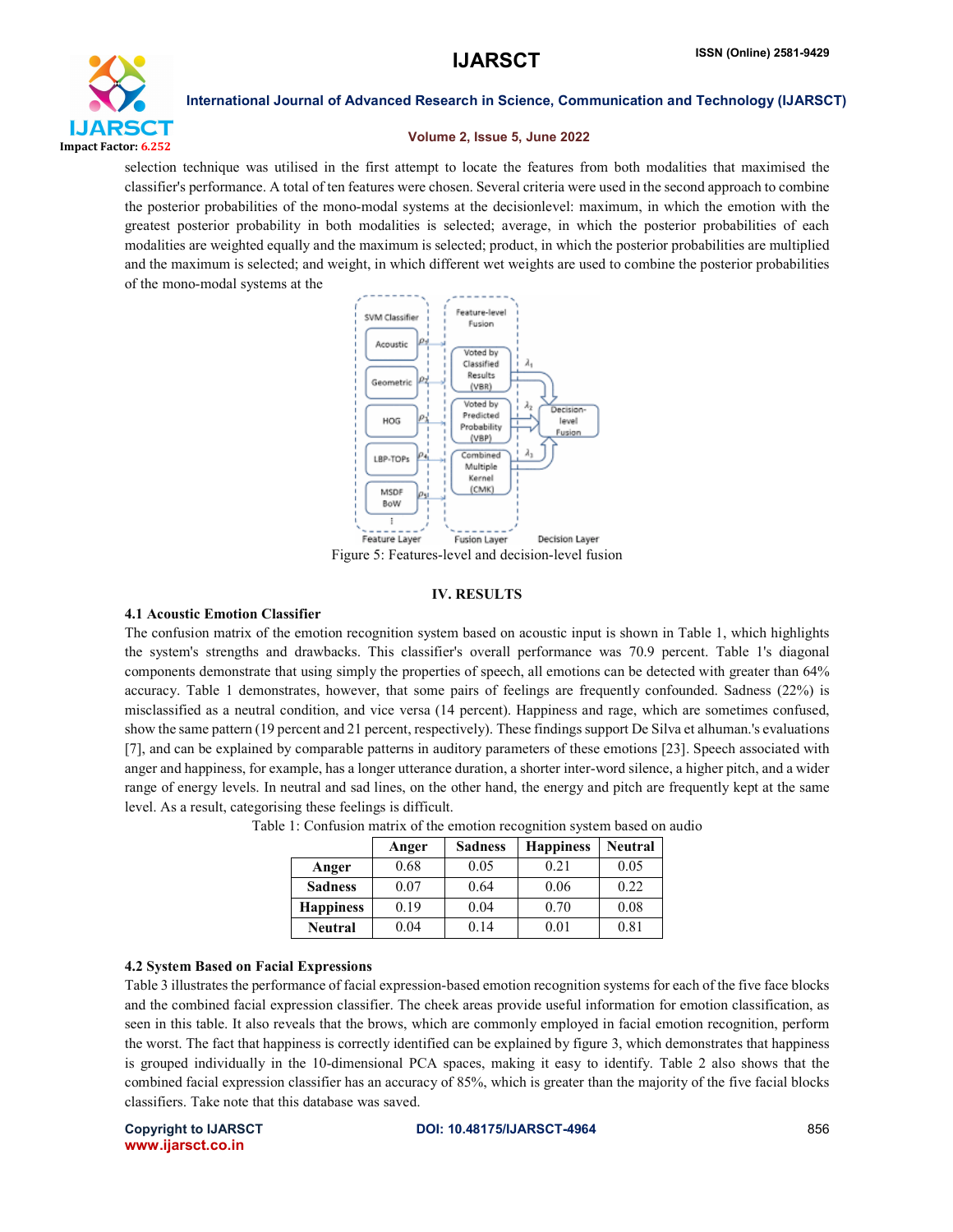

#### Volume 2, Issue 5, June 2022

| <b>Table 2.</b> I chromance of the facture expression classifiers |         |       |         |           |         |  |  |
|-------------------------------------------------------------------|---------|-------|---------|-----------|---------|--|--|
| Area                                                              | Overall | Anger | Sadness | Happiness | Neutral |  |  |
| Forehead                                                          | 0.73    | 0.82  | 0.66    | 1.00      | 0.46    |  |  |
| Eyebrow                                                           | 0.68    | 0.55  | 0.67    | 1.00      | 0.49    |  |  |
| Low Eye                                                           | 0.81    | 0.82  | 0.78    | 1.00      | 0.65    |  |  |
| Right cheek                                                       | 0.85    | 0.87  | 0.76    | 1.00      | 0.79    |  |  |
| Left Cheek                                                        | 0.80    | 0.84  | 0.67    | 1.00      | 0.67    |  |  |
| Combined Classifier                                               | 0.85    | 0.79  | 0.81    | 1.00      | 0.81    |  |  |

### Table 2: Performance of the facial expression classifiers

The combined facial expression classifier is a feature level integration strategy that fuses the features of the five blocks before classification. These classifiers can also be used at the decision-making level. Table 3 demonstrates the system's performance when the face block classifiers are merged using various criteria. The outcomes are generally comparable. All of these decision-level criteria outperform the combined facial expression classifier by a little margin.

| Table 3: Decision-level integration of the 5 facial blocks emotion classifiers |  |  |  |  |
|--------------------------------------------------------------------------------|--|--|--|--|
|--------------------------------------------------------------------------------|--|--|--|--|

|                        | Overall | Anger | Sadness | Happiness | Neutral |
|------------------------|---------|-------|---------|-----------|---------|
| <b>Majority Voting</b> | 0.82    | 0.92  | 0.72    | 1.00      | 0.65    |
| Maximum                | 0.84    | 0.87  | 0.73    | 1.00      | 0.75    |
| Averaging combining    | 0.83    | 0.89  | 0.72    | 1.00      | 0.70    |
| Product combining      | 0.84    | 0.87  | 0.72    | 1.00      | 0.77    |

The confusion matrix of the combined facial expression classifier is shown in Table 4 to examine the limitations of this emotion recognition system in further depth. This classifier's overall performance was 85.1 percent. This table shows that happiness is detected with a high degree of precision. The other three emotions are roughly identified with an accuracy of 80%. Table 4 also reveals that in the arena of facial expressions, anger is confused with sadness (18%) and neutral state with happy (18%). (15 percent). Because sadness/anger and neutral/happiness can be distinguished with high accuracy in the acoustic domain, the bimodal classifier is projected to function well in the angry and neutral states. This table also demonstrates that grief and neutrality are often mistaken (13 percent). Unfortunately,

|                  | Anger | <b>Sadness</b> | <b>Happiness</b> | <b>Neutral</b> |
|------------------|-------|----------------|------------------|----------------|
| Anger            | 0.79  | 0.18           | 0.00             | 0.03           |
| <b>Sadness</b>   | 0.06  | 0.81           | 0.00             | 0.13           |
| <b>Happiness</b> | 0.00  | 0.00           | 1.00             | 0.00           |
| <b>Neutral</b>   | 0.00  | 0.04           | 0.15             | 0.81           |

Table 4: Confusion matrix of the combined facial expression classifier

#### V. DISCUSSION

Because humans employ more than one modality to perceive emotions, automatic multimodal systems are projected to perform better than automatic unimodal systems. The results of this study support this notion, since the bimodal technique improved performance by over 5% (absolute) when compared to the facial emotion recognition system. The findings demonstrate that pairs of emotions that were misclassified in one modality were easily labeled in the other. For example, the facial expression emotion classifier accurately distinguished rage from happiness, which were previously misclassified in the acoustic domain. As a result, when these two modalities were combined at the feature level, these emotions were accurately categorized. Unfortunately, sadness is mistaken for neutral in both areas, resulting in low performance. Although the feature-level and decision-level bimodal classifiers had equal overall performance, an examination of their confusion matrices revealed that the detection rate for each emotion type was vastly different. When compared to the best unimodal identification system, the facial expression classifier, the recognition rate of each emotion rose in the decision level bimodal classifier (except happiness, which decreased in 2 percent ). The recognition rate of anger and neutral state increased dramatically in the feature-level bimodal classifier. Happiness, on the other hand, was recognized at a lower percentage of 9%.As a result, the ideal method for fusing the modalities will vary depending on the application. The findings of this study show that, while the system based on audio information performed worse than the

www.ijarsct.co.in

Copyright to IJARSCT **DOI: 10.48175/IJARSCT-4964** 857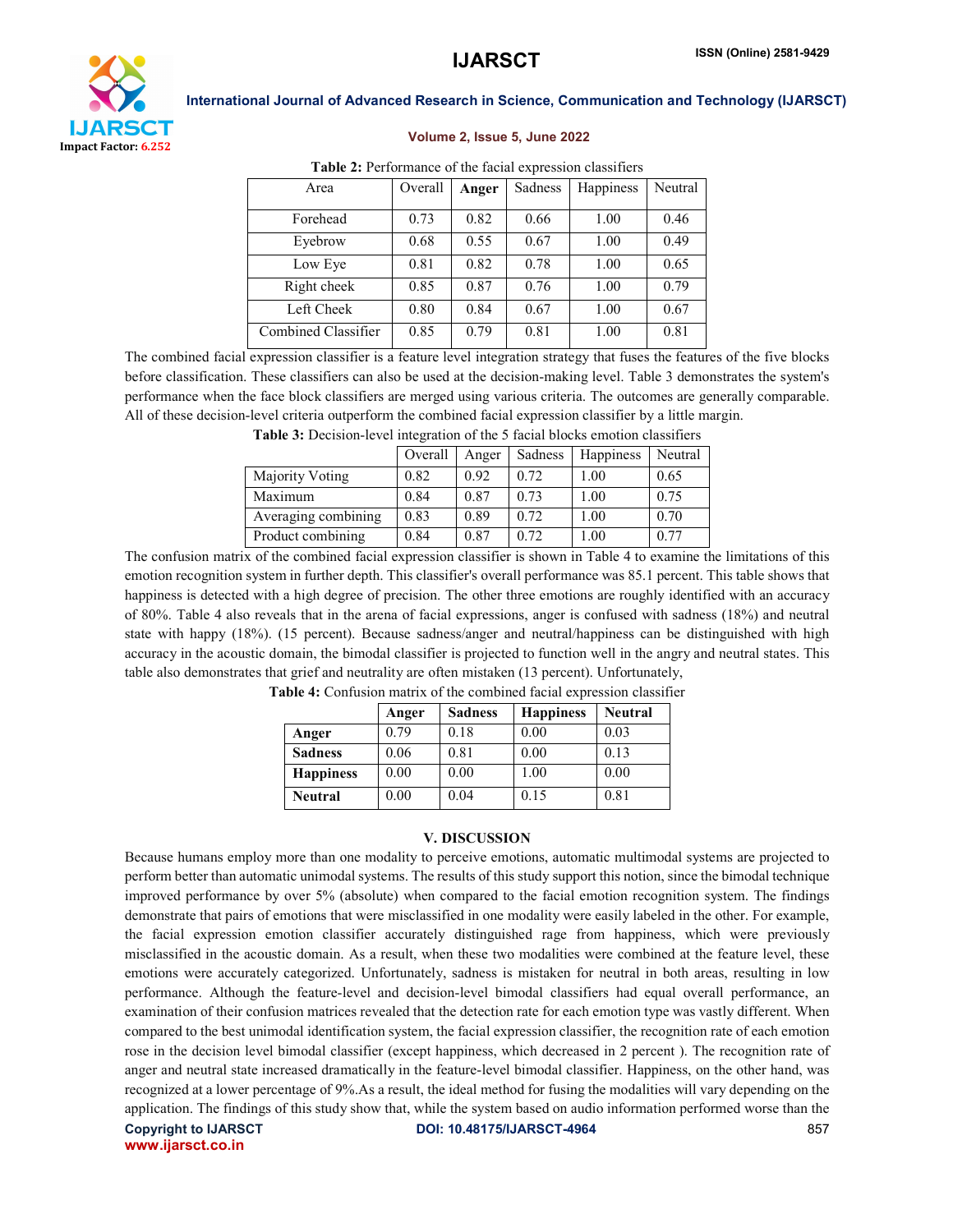

#### Volume 2, Issue 5, June 2022

facial expression emotion classifier, its characteristics contain essential information about emotions that cannot be derived from visual data. These findings are consistent with Chen et al[4] .'s observation that audio and facial expression data provide complementing information. On the other hand, it is reasonable to predict that the utilization of either aural or visual characteristics will yield some distinct emotional patterns. When the qualities of one of the emotions are similar, this redundant information is particularly useful for improving the performance of the emotion detection system. Face expressions will be extracted with a significant amount of error if a person wears a beard, moustache, or eyeglasses, for example. In that instance, audio features can be used to compensate for the visual information's limitations. Although the use of facial markers is not appropriate for real-world applications, the study reported in this paper provides vital information about emotion discrimination in various facial blocks. Although the shapes and movements of the brows have long been used to classify facial expressions, the data presented in this research reveal that this face area performs poorer than other facial areas such as the cheeks in emotion discrimination. Because just four affective states were evaluated in this study, it's likely that eyebrows were overlooked. The studies were carried out with a database based on a single female speaker, and the three algorithms were trained to distinguish her facial expressions. It is believed that the system's performance will differ if it is used to detect the emotions of other people. As a result, more data from other people is needed to guarantee that the database adequately represents the variety with which humans express emotions, which is still a work in progress. Another drawback of the method used in this study is that the visual information was obtained through the use of markers. It is not possible to tie these markers to people in real-world applications. As a result, an automatic method should be created to extract facial gestures from video without the use of markers. Using optical flow, which has been successfully used in prior research [11][16], is one method. The next stage in this research will be to develop better algorithms for combining audio-visual data and modelling the dynamics of facial expressions and speech. Acoustic information at the segmental level can be utilised to track emotions at the frame level. Other types of features that define the link between the two modalities in terms of temporal progression may also be beneficial. The relationship between face gestures and pitch and energy contours, for example, could be beneficial in identifying emotions.

#### VI. CONCLUSION

The merits and drawbacks of facial expression classifiers and audio emotion classifiers were investigated in this study. Some pairings of feelings are frequently misclassified in these unimodal systems. However, the findings of this paper suggest that most of these ambiguities can be resolved by using a different modality. As a result, the bimodal emotion classifier performed better than any of the unimodal systems. The feature-level and decision-level fusion techniques were compared. Both approaches had comparable total results. However, there were substantial differences in the recognition rate for various emotions. Anger and neutral state were accurately recognised by the feature-level bimodal classifier when compared to the best unimodal system, the facial expression classifier. Happiness and sadness were accurately categorised by the decision-level bimodal classifier. The optimal fusion process will thus be determined by the application. The findings of this study reveal that using audio and visual modalities, it is possible to distinguish human affective states with excellent accuracy. As a result, the next generation of human-computer interfaces may be able to detect human feedback and respond correctly and timely to changes in users' affective states, thus increasing the performance and engagement of present interfaces.

#### **REFERENCES**

- [1]. Tracking and recognising rigid and non-rigid facial motions using a local parametric model of picture motion, M. J. Black and Y. Yacoob. Pages 374–381 in Proceedings of the International Conference on Computer Vision. Cambridge, MA: IEEE Computer Society, 1995.
- [2]. P. Boersma and D. Weenink, Praat Speech Processing Software, University of Amsterdam's Institute of Phonetics Sciences. http://www.praat.org
- [3]. A tutorial on support vector machines for pattern recognition, Burges, C. 1998, Dat Mining and Knowledge Disc., vol. 2(2), pp. 1–47.
- [4]. CMultimodal human emotion / expression recognition, in Proc. of the International Conference on Automatic Face and Gesture Recognition, (Nara, Japan), IEEE Computer Society, April 1998.